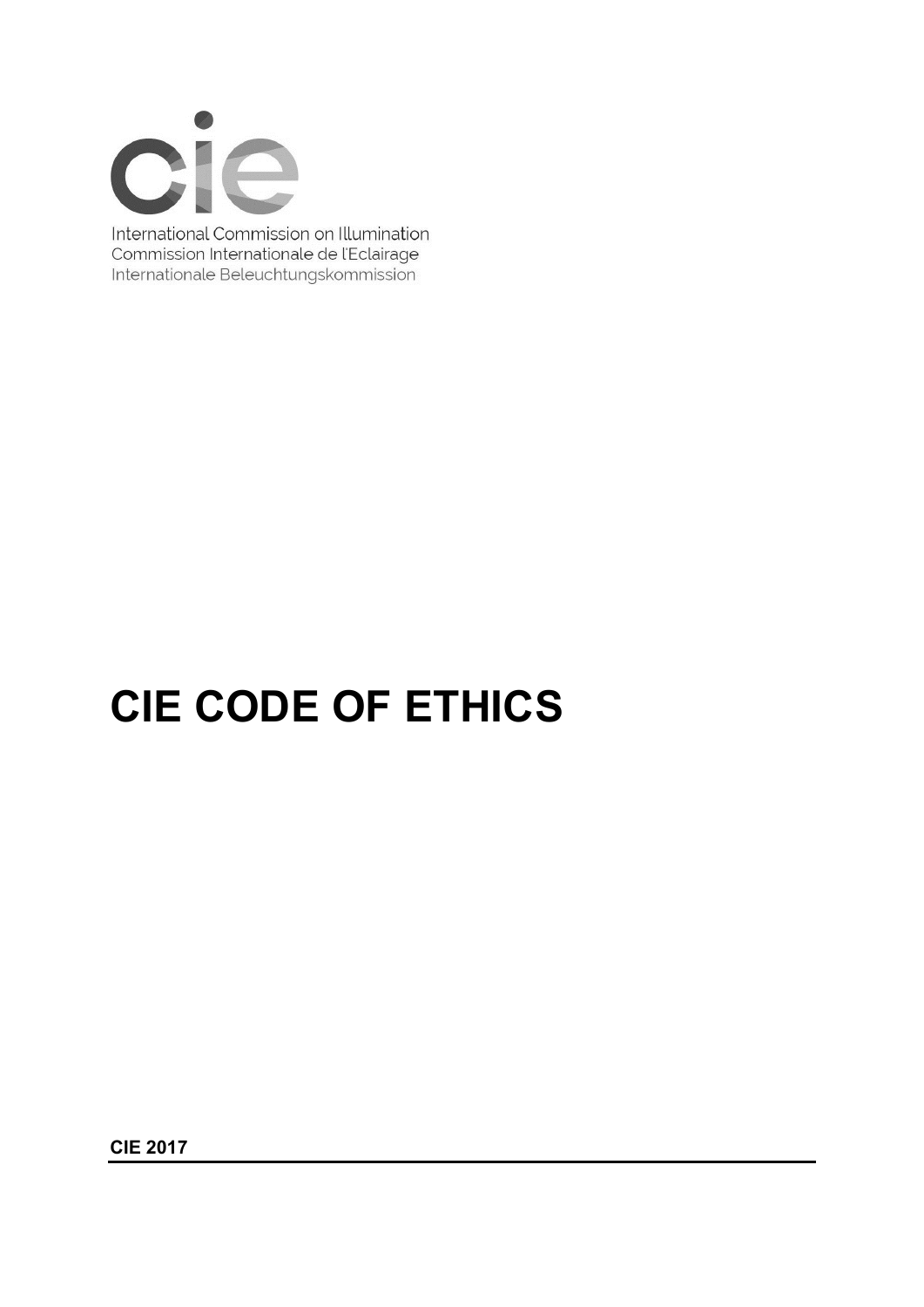## **THE INTERNATIONAL COMMISSION ON ILLUMINATION**

The International Commission on Illumination (CIE) is an organization devoted to international co-operation and exchange of information among its member countries on all matters relating to the art and science of lighting. Its membership consists of the National Committees in about 40 countries.

The objectives of the CIE are:

- 1. To provide an international forum for the discussion of all matters relating to the science, technology and art in the fields of light and lighting and for the interchange of information in these fields between countries.
- 2. To develop basic standards and procedures of metrology in the fields of light and lighting.<br>3. To provide quidance in the application of principles and procedures in the development of
- 3. To provide guidance in the application of principles and procedures in the development of international and national standards in the fields of light and lighting.
- 4. To prepare and publish standards, reports and other publications concerned with all matters relating to the science, technology and art in the fields of light and lighting.
- 5. To maintain liaison and technical interaction with other international organizations concerned with matters related to the science, technology, standardization and art in the fields of light and lighting.

The work of the CIE is carried out by Technical Committees, organized in seven Divisions. This work covers subjects ranging from fundamental matters to all types of lighting applications. The standards and technical reports developed by these international Divisions of the CIE are accepted throughout the world.

A plenary session is held every four years at which the work of the Divisions and Technical Committees is reported and reviewed, and plans are made for the future. The CIE is recognized as the authority on all aspects of light and lighting. As such it occupies an important position among international organizations.

#### **LA COMMISSION INTERNATIONALE DE L'ECLAIRAGE**

La Commission Internationale de l'Eclairage (CIE) est une organisation qui se donne pour but la coopération internationale et l'échange d'informations entre les Pays membres sur toutes les questions relatives à l'art et à la science de l'éclairage. Elle est composée de Comités Nationaux représentant environ 40 pays.

Les objectifs de la CIE sont :<br>1. De constituer un centre

- De constituer un centre d'étude international pour toute matière relevant de la science, de la technologie et de l'art de la lumière et de l'éclairage et pour l'échange entre pays d'informations dans ces domaines.
- 2. D'élaborer des normes et des méthodes de base pour la métrologie dans les domaines de la lumière et de l'éclairage.
- 3. De donner des directives pour l'application des principes et des méthodes d'élaboration de normes int ernationales et nationales dans les domaines de la lumière et de l'éclairage.
- 4. De préparer et publier des normes, rapports et autres textes, concernant toutes matières relatives à la science, la technologie et l'art dans les domaines de la lumière et de l'éclairage.
- 5. De maintenir une liaison et une collaboration technique avec les autres organisations internationales concernées par des sujets relatifs à la science, la technologie, la normalisation et l'art dans les domaines de la lumière et de l'éclairage.

Les travaux de la CIE sont effectués par Comités Techniques, organisés en sept Divisions. Les sujets d'études s'étendent des questions fondamentales, à tous les types d'applications de l'éclairage. Les normes et les rapports techniques élaborés par ces Divisions Internationales de la CIE sont reconnus dans le monde entier.

Tous les quatre ans, une Session plénière passe en revue le travail des Divisions et des Comités Techniques, en fait rapport et établit les projets de travaux pour l'avenir. La CIE est reconnue comme la plus haute autorité en ce qui concerne tous les aspects de la lumière et de l'éclairage. Elle occupe comme telle une position importante parmi les organisations internationales.

### **DIE INTERNATIONALE BELEUCHTUNGSKOMMISSION**

Die Internationale Beleuchtungskommission (CIE) ist eine Organisation, die sich der internationalen Zusammenarbeit und dem Austausch von Informationen zwischen ihren Mitgliedsländern bezüglich der Kunst und Wissenschaft der Lichttechnik widmet. Die Mitgliedschaft besteht aus den Nationalen Komitees in rund 40 Ländern.

Die Ziele der CIE sind:

- 1. Ein internationales Forum für Diskussionen aller Fragen auf dem Gebiet der Wissenschaft, Technik und Kunst der Lichttechnik und für den Informationsaustausch auf diesen Gebieten zwischen den einzelnen Ländern zu sein.
- 2. Grundnormen und Verfahren der Messtechnik auf dem Gebiet der Lichttechnik zu entwickeln.<br>3. Richtlinien für die Anwendung von Prinzipien und Vorgängen in der Entwicklung interna 3. Richtlinien für die Anwendung von Prinzipien und Vorgängen in der Entwicklung internationaler und nationaler
- Normen auf dem Gebiet der Lichttechnik zu erstellen.
- 4. Normen, Berichte und andere Publikationen zu erstellen und zu veröffentlichen, die alle Fragen auf dem Gebiet der Wissenschaft, Technik und Kunst der Lichttechnik betreffen.
- 5. Liaison und technische Zusammenarbeit mit anderen internationalen Organisationen zu unterhalten, die mit Fragen der Wissenschaft, Technik, Normung und Kunst auf dem Gebiet der Lichttechnik zu tun haben.

Die Arbeit der CIE wird durch Technische Komitees geleistet, die in sieben Divisionen organisiert sind. Diese Arbeit betrifft Gebiete mit grundlegendem Inhalt bis zu allen Arten der Lichtanwendung. Die Normen und Technischen Berichte, die von diesen international zusammengesetzten Divisionen ausgearbeitet werden, sind auf der ganzen Welt anerkannt.

Alle vier Jahre findet eine Session statt, in der die Arbeiten der Divisionen berichtet und überprüft werden, sowie neue Pläne für die Zukunft ausgearbeitet werden. Die CIE wird als höchste Autorität für alle Aspekte des Lichtes und der Beleuchtung angesehen. Auf diese Weise unterhält sie eine bedeutende Stellung unter den internationalen Organisationen.

Published by the

COMMISSION INTERNATIONALE DE L'ECLAIRAGE CIE Central Bureau Babenbergerstrasse 9, A-1010 Vienna, AUSTRIA Tel: +43(1)714 31 87 e-mail: ciecb@cie.co.at www.cie.co.at

© CIE 2017 - All rights reserved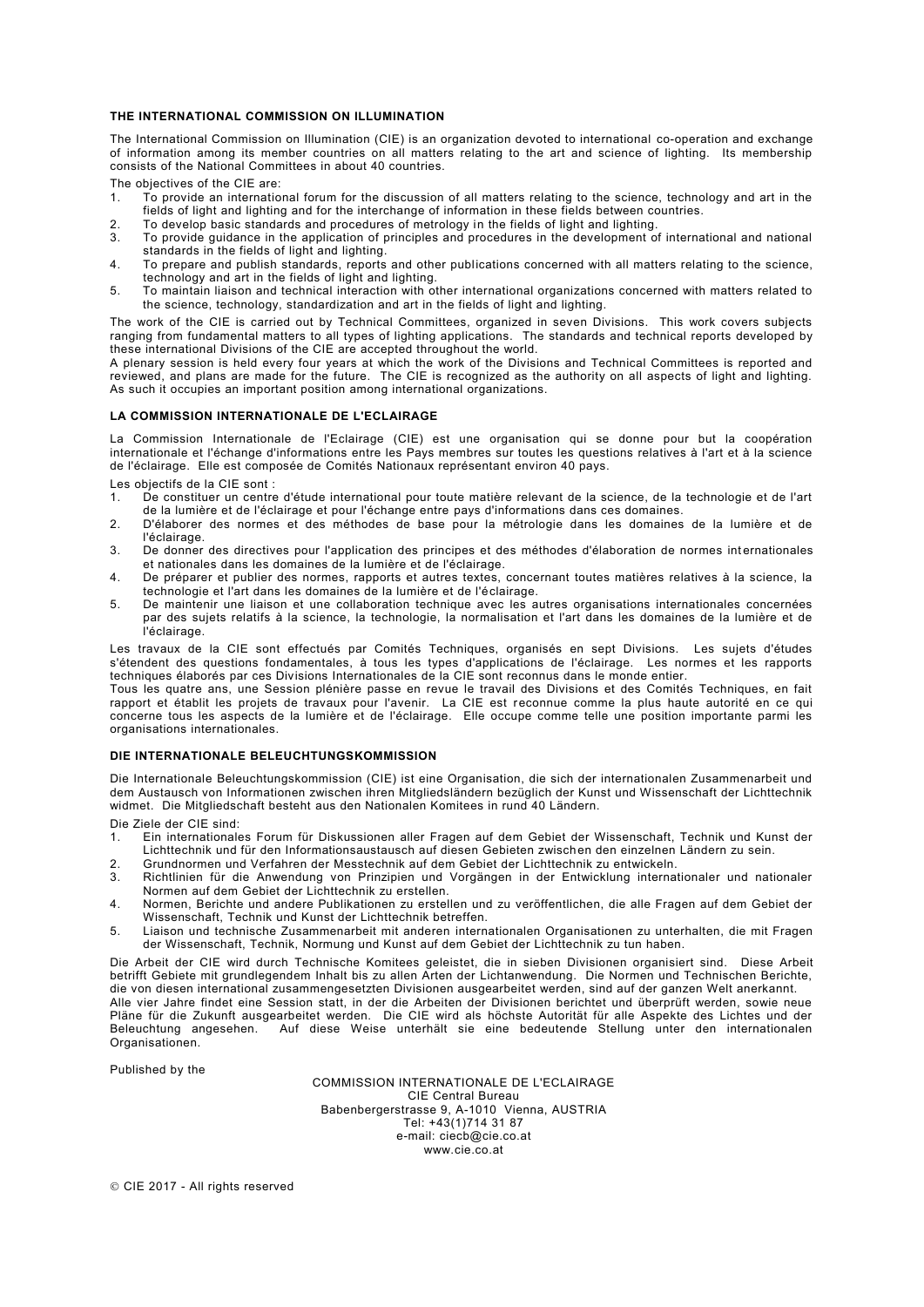# **CIE Code of Ethics**

| <b>Upholding the</b><br>societal<br>purpose of the<br><b>CIE</b> | Overarching<br>concern for public<br>welfare                               | We will hold paramount the safety, health<br>and welfare of the public, and the protection<br>of the environment.                                                                                                                                                                                                                                                                                                                                           |
|------------------------------------------------------------------|----------------------------------------------------------------------------|-------------------------------------------------------------------------------------------------------------------------------------------------------------------------------------------------------------------------------------------------------------------------------------------------------------------------------------------------------------------------------------------------------------------------------------------------------------|
|                                                                  | <b>Working for the</b><br>net benefit of the<br>international<br>community | We recognize that the authoritative<br>international exchange of information and<br>the development of international standards,<br>concerning light and lighting, colour and<br>vision, photobiology and image technology,<br>is for the net benefit of the international<br>community, over and above the interests of<br>any individual or organization. We are<br>committed to advancing this mission of the<br>CIE and we will not hinder its progress. |
| <b>Professional</b><br>conduct                                   | <b>Preventing</b><br>discrimination                                        | We treat fairly all persons regardless of<br>such factors as race, religion, gender,<br>disability, age, or national origin.                                                                                                                                                                                                                                                                                                                                |
|                                                                  | <b>Behaving ethically</b>                                                  | We will act in good faith and with due care<br>and diligence. We will avoid collusive or<br>anticompetitive behaviour. We reject bribery<br>in all its forms. We will promote a culture of<br>fair and ethical behaviour.                                                                                                                                                                                                                                   |
|                                                                  | <b>Maintaining</b><br>integrity                                            | At all times we will adhere to the highest<br>principles of personal and scientific<br>integrity.                                                                                                                                                                                                                                                                                                                                                           |
|                                                                  | <b>Working within</b><br>professional<br>competence                        | We will not make representations outside<br>areas in which we are qualified by our<br>training and experience.                                                                                                                                                                                                                                                                                                                                              |
|                                                                  | <b>Avoidance and</b><br>disclosure of<br>conflicts of interest             | Whenever practical, we will avoid making<br>representations in situations in which we<br>have, or may be perceived to have, a<br>conflict of interest, and in all cases we will<br>openly disclose potential conflicts of<br>interest.                                                                                                                                                                                                                      |
|                                                                  | <b>Maintaining</b><br>competence                                           | We will keep up to date our scientific<br>knowledge, competence and expertise.                                                                                                                                                                                                                                                                                                                                                                              |
|                                                                  | <b>Advancing</b><br>knowledge                                              | We will strive to advance knowledge in our<br>areas of expertise.                                                                                                                                                                                                                                                                                                                                                                                           |
|                                                                  | <b>Being courteous</b>                                                     | We will conduct ourselves with fairness,<br>courtesy and good faith towards colleagues<br>and others, give credit where it is due and<br>accept, as well as give, honest and fair<br>professional comment.                                                                                                                                                                                                                                                  |